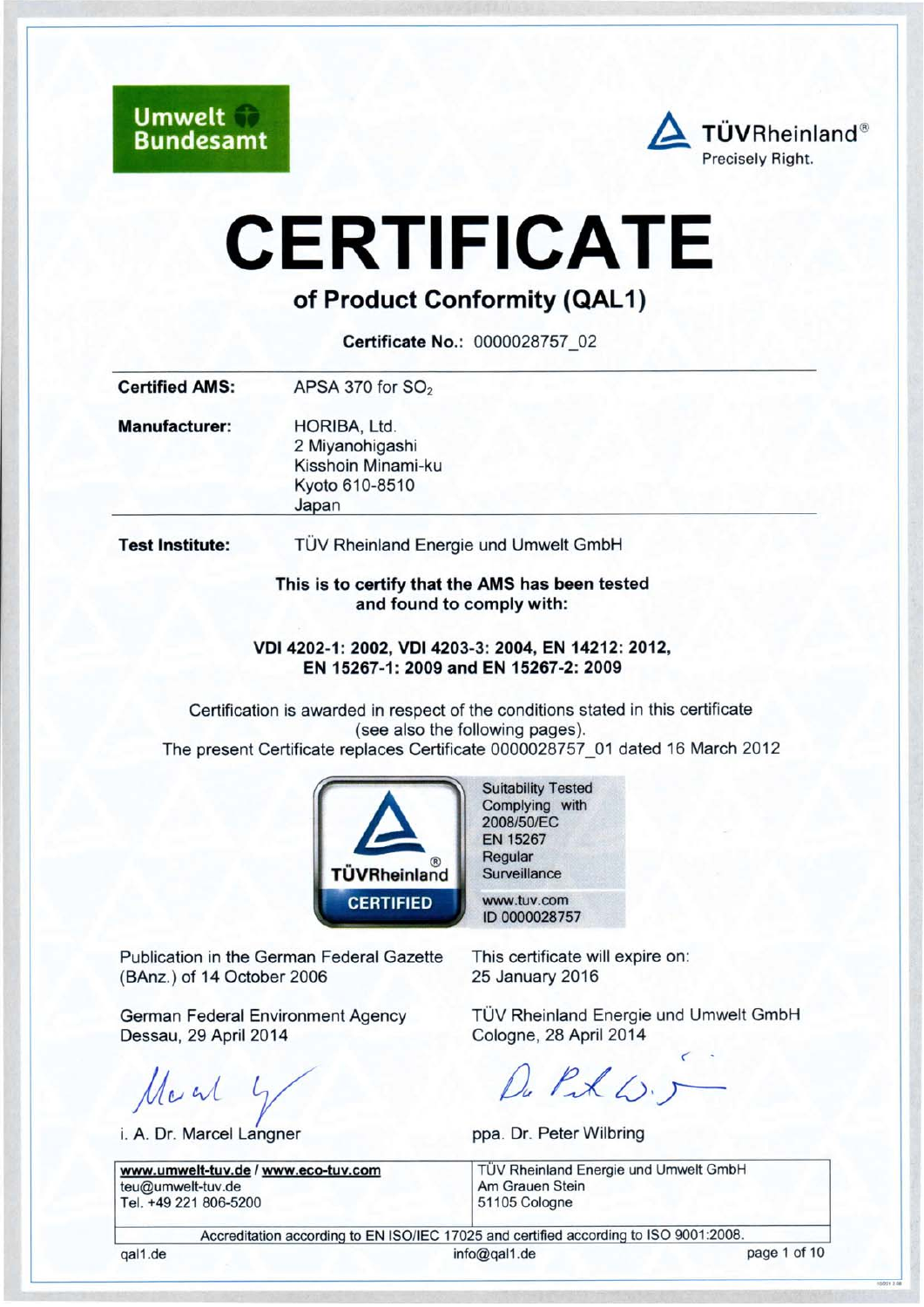



**Initial certification:** 26 January 2011 **Date of expiry:** 25 [January](#page--1-2) 2016

**Test report:** 936/21204643/D of 07 July 2006 **Publication:** BAnz. 14 October 2006, No. 194, p. 6715, chapter IV, No. 2.1

#### **Approved application**

The certified AMS is approved for continuous monitoring of  $SO<sub>2</sub>$  in ambient air (stationary operation). The suitability of the product for this application was assessed on the basis of a laboratory test and a four month field test.

The AMS is approved for the temperature range from 0 °C to +40 °C.

Any potential user should ensure, in consultation with the manufacturer, that this AMS is suitable for ambient air applications at which it will be installed.

#### **Basis of the certification**

This certification is based on:

- test report 936/21204643/D dated 07 July 2006 of TÜV Rheinland Immissionsschutz und Energiesysteme GmbH and on the addenda to the test report 936/21204643/D1 of 27 July 2011 and 936/21222689/D of 05 October 2013
- suitability announced by the German Environmental Agency (UBA) as the relevant body
- the ongoing surveillance of the product and the manufacturing process
- publication in the German Federal Gazette (BAnz. 14 October 2006, No. 194, p. 6715, chapter IV, No. 2.1, UBA announcement from 12 September 2006)
- publication in the German Federal Gazette (BAnz. 25 August 2009, No. 125, p. 2929, chapter III, notification 4, UBA announcement from 03 August 2009)
- publication in the German Federal Gazette (BAnz. 26 January 2011, No. 14, p. 294, chapter IV, notification 7, UBA announcement from 10 January 2011)
- publication in the German Federal Gazette (BAnz. 02 March 2012, No. 36, p. 920, chapter V, notification 18, UBA announcement from 23 February 2012)
- publication in the German Federal Gazette (BAnz AT 05 March 2013 B10, chapter V, notification 10, UBA announcement from 12 February 2013)
- publication in the German Federal Gazette (BAnz AT 01 April 2014 B12, chapter VI, notification 29, UBA announcement from 27 February 2014)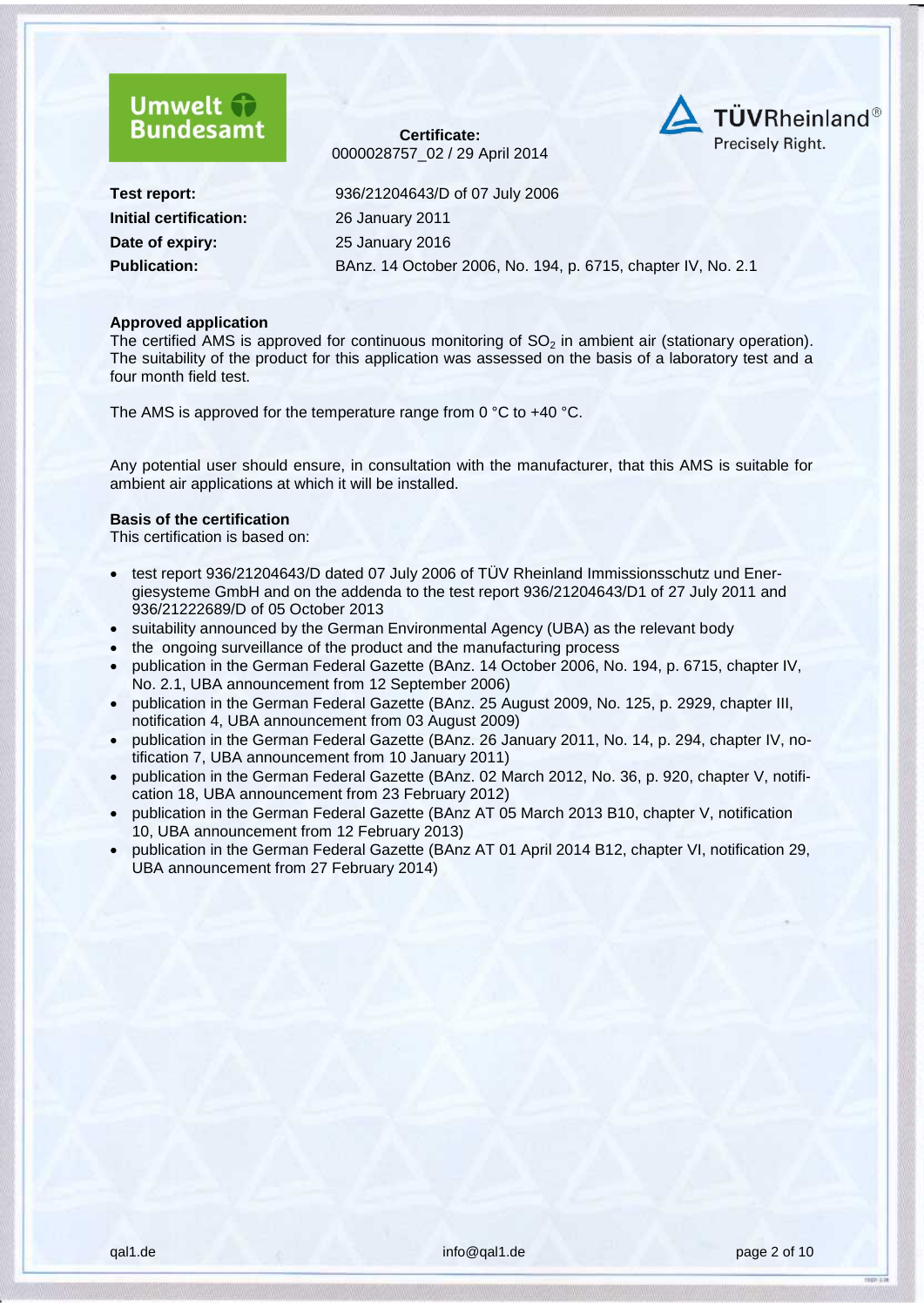## **Umwelt Bundesamt**

**Certificate:** [0000028757\\_](#page--1-0)02 / [29 April 2014](#page--1-1)



## **AMS name:**

APSA 370

#### **Manufacturer:**

HORIBA, Ltd., Kyoto, Japan

#### **Distributor:**

HORIBA Europe GmbH, Leichlingen

#### **Approval:**

For continuous monitoring of  $SO<sub>2</sub>$  in ambient air (stationary operation).

#### **Measuring ranges during the suitability test:**

 $SO<sub>2</sub>$  0 bis 700  $\mu$ g/m<sup>3</sup> 0 bis 1000  $\mu$ g/m<sup>3</sup>

#### **Software version:** P1000878001C

#### **Test institute:**

TÜV Immissionsschutz und Energiesysteme GmbH, Köln TÜV Rheinland Group

#### **Test report:** No. 936/21204643/D of 7 July 2006

#### **4 Notification on the announcement of the Federal Environment Agency of 12 September 2006 (BAnz. p. 6717)**

The current software version of the ambient air measuring system APSA 370 of the company Horiba Europe GmbH is:

#### P1000878001J

As an option, the pump of the type GD-6 EH of the company Horiba can be used alongside the so far used measured gas pump type N 86.0 KNE of the company KNF.

Statement of TÜV Rheinland Immissionsschutz und Energiesysteme GmbH of 31 March 2009

#### **7 Notification on the announcement of the Federal Environment Agency of 12 September 2006 (BAnz. p. 6715, chapter IV, No. 2.1) and of 3 August 2009 (BAnz. p. 2929, chapter III 4th notification)**

The APSA 370 measuring system by Horiba Ltd., Japan and Horiba Europe GmbH for component  $SO<sub>2</sub>$  fulfils the requirements of EN 14212. Moreover, the production and quality management of the APSA 370 measuring system for component  $SO<sub>2</sub>$  complies with the requirements of EN 15267.

The report of the suitability test is available on the internet at www.qal1.de.

Statement of TÜV Rheinland Energie und Umwelt GmbH of 6 October 2010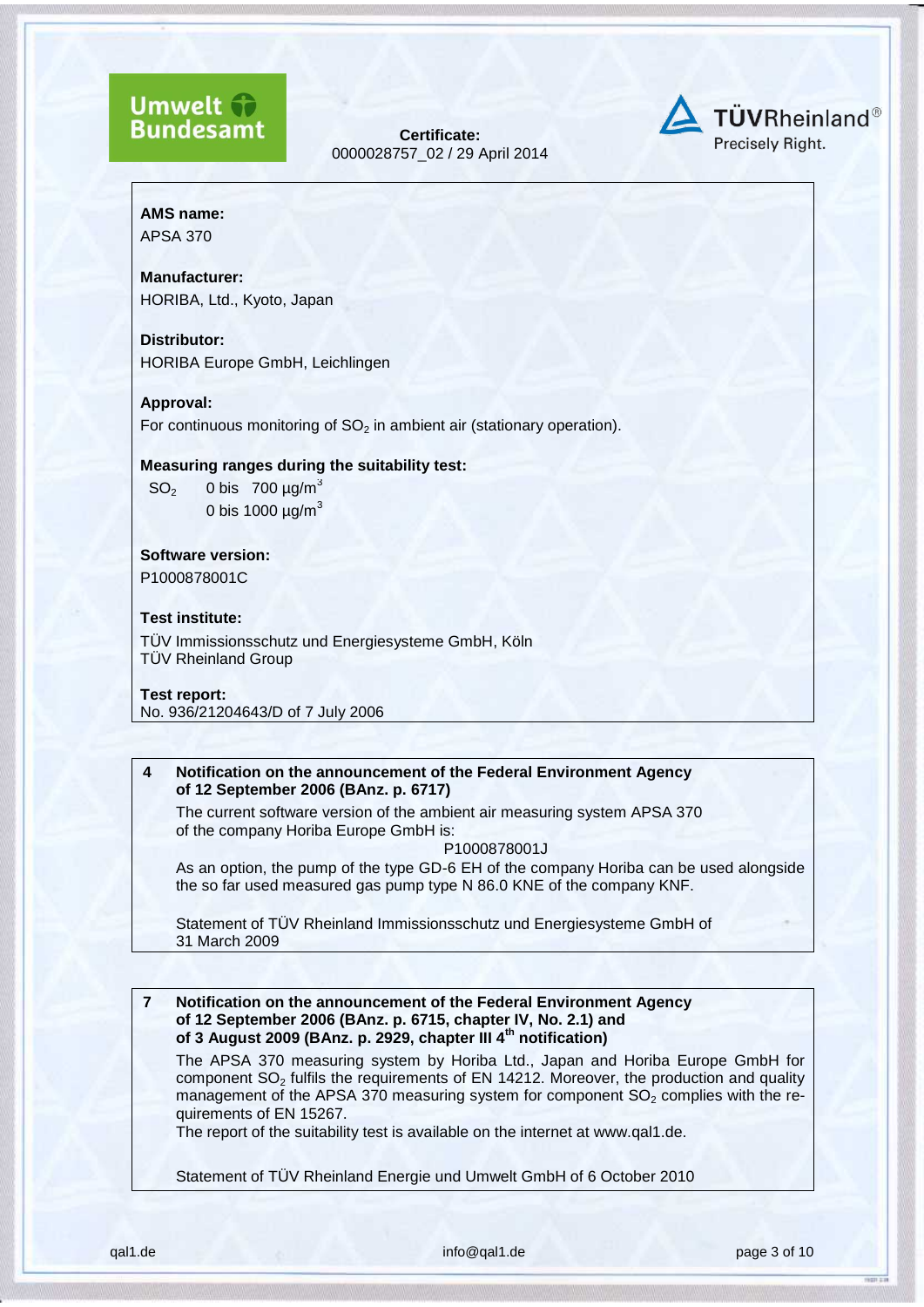



**18 Notification on the announcement of the Federal Environment Agency of 12 September 2006 (BAnz. p. 6715, chapter IV, No. 2.1) and of 10 January 2011 (BAnz. p. 294, chapter IV 7th notification)**

There is an addendum to the test report 936/21204643/D for the APSA 370 measuring system by Horiba Ltd., Japan and Horiba Europe GmbH for the component  $SO<sub>2</sub>$ . The addendum has the report number 936/21204643/D1 and is an integral part of the test report 936/21204643/D after its publication and is also published on [www.qal1.de.](http://www.qal1.de/)

Statement of TÜV Rheinland Energie und Umwelt GmbH of 3 November 2011

**10 Notification on the announcement of the Federal Environment Agency of 12 September 2006 (Federal Gazette (BAnz.) p. 6715, chapter IV, No. 2.1) and of 23 February 2012 (Federal Gazette (BAnz.) p. 920, chapter V 18th notification**

The APSA 370 measuring system for  $SO<sub>2</sub>$  manufactured by Horiba Ltd., Japan and Horiba Europe GmbH can be optionally equipped with an additional calibration gas inlet. Calibration gas can be fed either before or after the sample gas filter by means of an additional three-way valve.

Statement of TÜV Rheinland Energie und Umwelt GmbH of 11 October 2012

**29 Notification on the announcement of the Federal Environment Agency of 12 September 2006 (BAnz. p. 6715, chapter IV No 2.1) and of 12 February 2013 (BAnz AT 05 March 2013 B10, chapter V 10th notification)**

The measuring system APSA 370 for  $SO<sub>2</sub>$  by Horiba Ltd., Japan and Horiba Europe GmbH fulfils the requirements of Standard EN 14212 (dated November 2012). An addendum that is an integral part of the test report 936/21222689/D can be viewed on the internet at www.qal1.de. In addition to the type S7798 reference diode for the measurement of the UV lamp intensity, the type S12698 (TO5) can also be used.

Statement of TÜV Rheinland Energie und Umwelt GmbH of 8 October 2013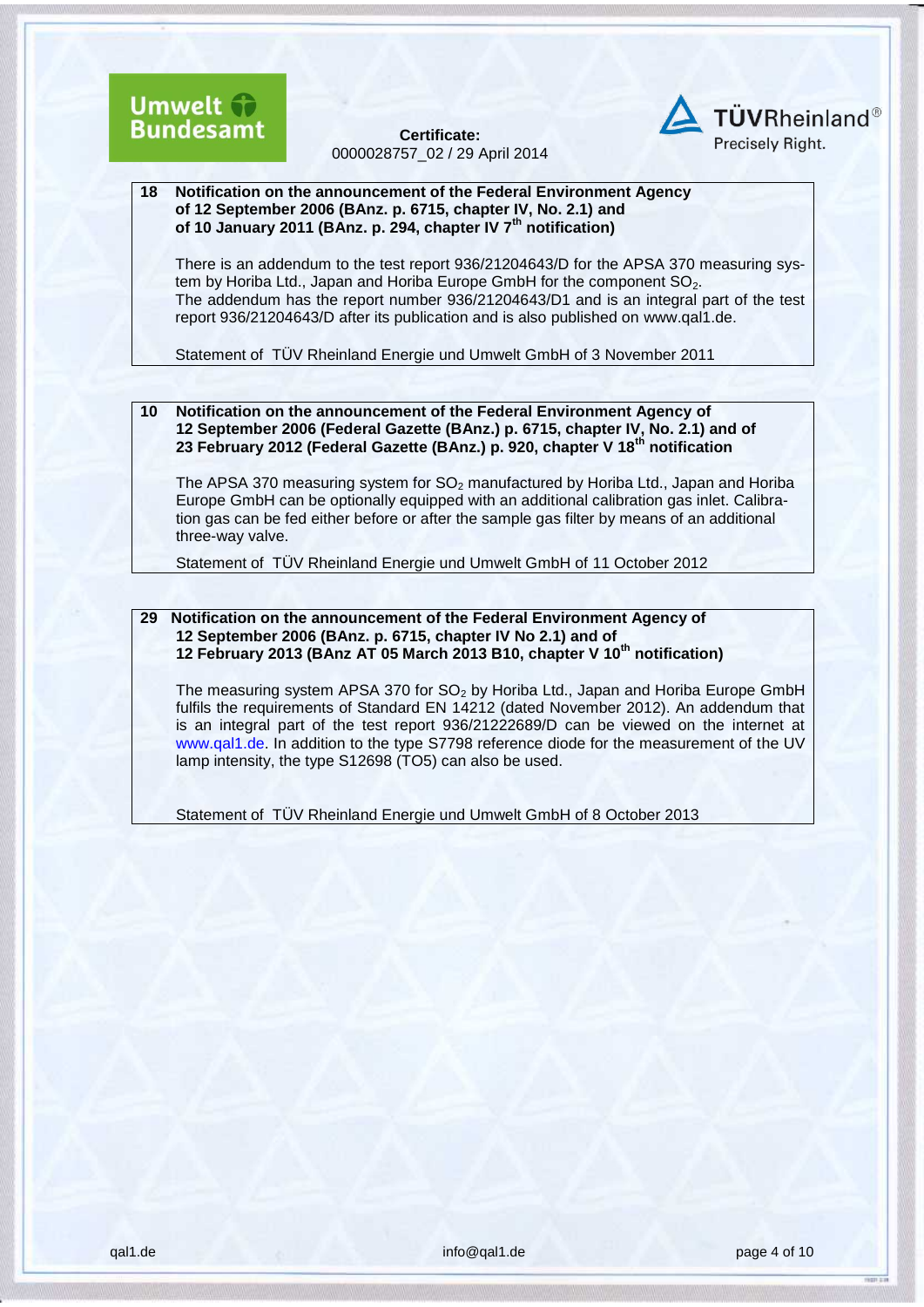



#### **Certified product**

This certificate applies to automated measurement systems conforming to the following description:

The  $SO<sub>2</sub>$  analyzer measures Sulphur dioxide by means of ultraviolet fluorescence.

UV fluorescence is based on the emission of light by  $SO<sub>2</sub>$  molecules excited by UV radiation when they return to their ground state.

In the first reaction step the  $SO_2$  molecules are excited by the UV light. In the second step the excited SO<sub>2</sub> molecule returns to its ground state, emitting an energy hv<sup>2</sup>. The intensity of the fluorescence radiation is proportional to the number of  $SO<sub>2</sub>$  molecules in the detection volume and is therefore proportional to the concentration of  $SO<sub>2</sub>$ .

The measuring principle corresponds to the setup and functioning of the measuring principle described in EN 14212 section 5.2 for the component  $SO<sub>2</sub>$ .

The sample is passed through a filter in order to exclude interferences caused by contamination with particles. The sample is drawn through the appropriate inlet. First the sampled air is drawn through a hydrocarbon scrubber to remove any interference by aromatic hydrocarbons that may be present. The  $SO<sub>2</sub>$  molecules are not influenced by this. The sample is than introduced into a reaction chamber, where it is irradiated by UV light in the wavelength range between 200 nm and 220 nm. The radiation excites the  $SO<sub>2</sub>$  molecules energetic. The 4 mirrors in front of the UV lamp let pass only the wavelengths pass that excite the  $SO<sub>2</sub>$  molecules.

If the SO<sub>2</sub> molecules fall back to a lower energy state they emit UF fluorescence light in a wavelength range of 240 nm to 420 nm. Only this gets through the filter to the photo multiplier (PMT). The PMT measures the UV emission and converts it to an electric signal. A photo detector at the end of the reaction chamber measures continuously the lamp radiation and corrects the measuring result if fluctuations occur.

#### **General notes**

This certificate is based upon the equipment tested. The manufacturer is responsible for ensuring that on-going production complies with the requirements of the EN 15267. The manufacturer is required to maintain an approved quality management system controlling the manufacture of the certified product. Both the product and the quality management systems shall be subject to regular surveillance.

If a product of the current production does not conform to the certified product, TÜV Rheinland Energie und Umwelt GmbH must be notified at the address given on page 1.

A certification mark with an ID-Number that is specific to the certified product is presented on page 1 of this certificate. This can be applied to the product or used in publicity material for the certified product is presented on page 1 of this certificate.

This document as well as the certification mark remains property of TÜV Rheinland Energie und Umwelt GmbH. With revocation of the publication the certificate loses its validity. After the expiration of the certificate and on requests of the TÜV Rheinland Energie und Umwelt GmbH this document shall be returned and the certificate mark must not be employed anymore.

The relevant version of this certificate and the validity is also accessible on the internet: **qal1.de**.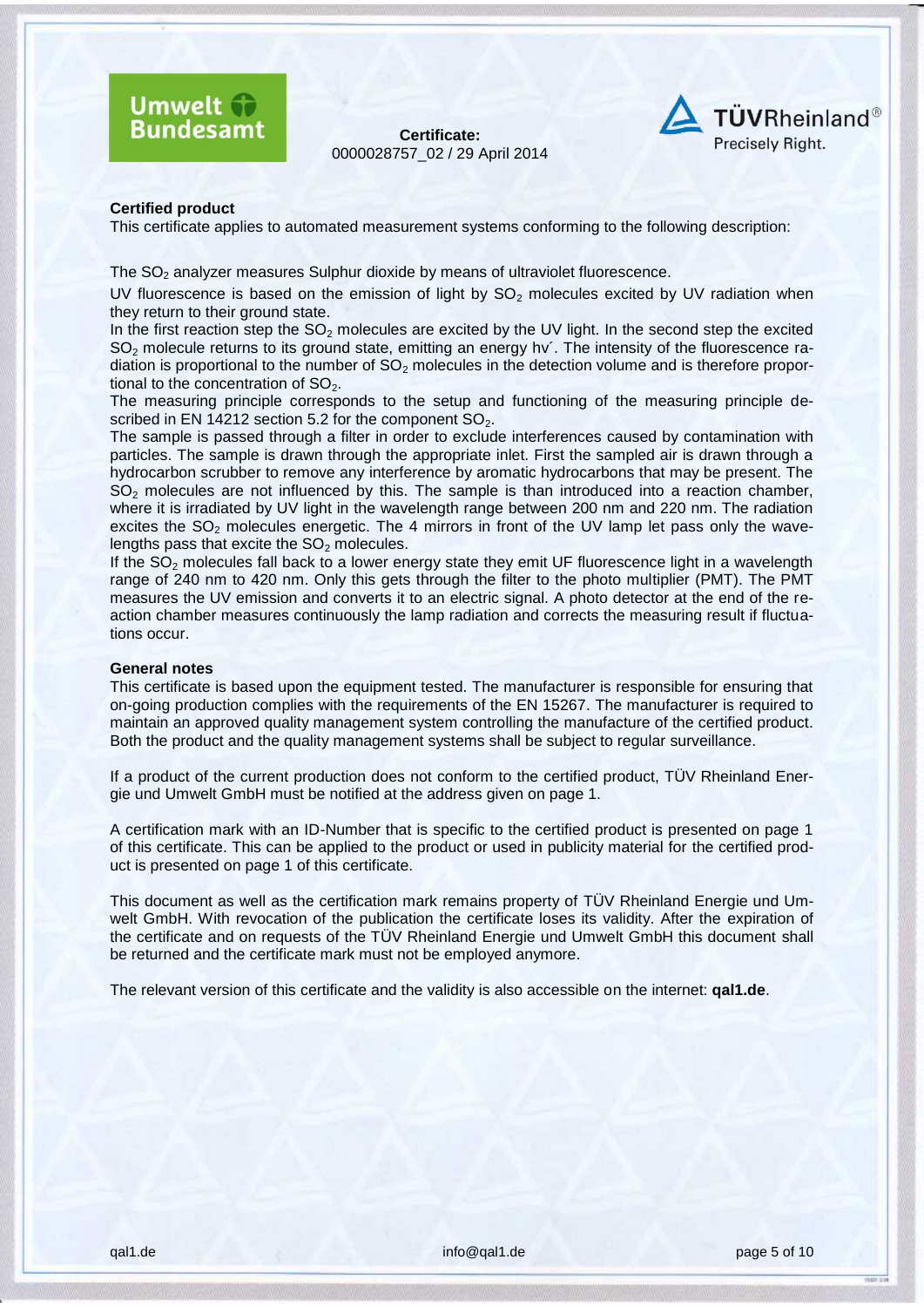# **Umwelt Bundesamt**

**Certificate:** [0000028757\\_](#page--1-0)02 / [29 April 2014](#page--1-1)



Certification of APSA 370  $SO<sub>2</sub>$  Analyzer is based on the documents listed below and the regular, continuous monitoring of the Quality Management System of the manufacturer:

#### **First suitability test:**

Test report: 936/21204643/D of 07 July 2006 TÜV Rheinland Immissionsschutz und Energiesysteme GmbH, Köln Publication: BAnz. 14 October 2006, No. 194, p. 6715, chapter IV, No. 2.1 Announcement by UBA from 12 September 2006

#### **Notifications:**

Publication: BAnz. 25 August 2009, No. 125, p. 2929, chapter III, notification 4 Announcement by UBA from 03 August 2009

Publication: BAnz. 26 January 2011, No. 14, p. 294, chapter IV, notification 7 Announcement by UBA from 10 January 2011

Publication: BAnz. 02 March 2012, No. 36, p. 920, chapter V, notification 18 Announcement by UBA from 23 February 2012

Publication: BAnz AT 05 March 2013 B10, chapter V, notification 10, announcement by UBA from 12 February 2013

Publication: BAnz AT 01 April 2014 B12, chapter VI, notification 29 Announcement by UBA from 27 February 2014

#### **Initial certification according to EN 15267:**

| Certificate No. 0000028757:        | 09 February 2011 |
|------------------------------------|------------------|
| Validity of the certificate until: | 25 January 2016  |

Test report: 936/21204643/D of 07 July 2006 TÜV Rheinland Immissionsschutz und Energiesysteme GmbH, Köln Publication: BAnz. 26 January 2011, No. 14, p. 294, chapter IV, notification 7 Announcement by UBA from 10 January 2011

#### **Notfication according to EN 15267:**

| Certificate No. 0000028757 01:     | 16 March 2012   |
|------------------------------------|-----------------|
| Validity of the certificate until: | 25 January 2016 |

Certificate No. 0000028757\_02: 29 April 2014

Validity of the certificate until: 25 January 2016

1<sup>st</sup> notification on changes to the certificate according to EN 15267 Addendum to test report 936/21204643/D1 from 27 July 2011 TÜV Rheinland Energie und Umwelt GmbH, Köln

Publication: BAnz. 02 March 2012, No. 36, p. 920, chapter V, notification 18 UBA announcement from 23 February 2012

2<sup>nd</sup> notification on changes to the certificate according to EN 15267 Addendum to test report 936/21222689/D from 05 October 2013 TÜV Rheinland Energie und Umwelt GmbH, Köln

Publication: BAnz AT 01 April 2014 B12, chapter VI, notification 29 Announcement by UBA from 27 February 2014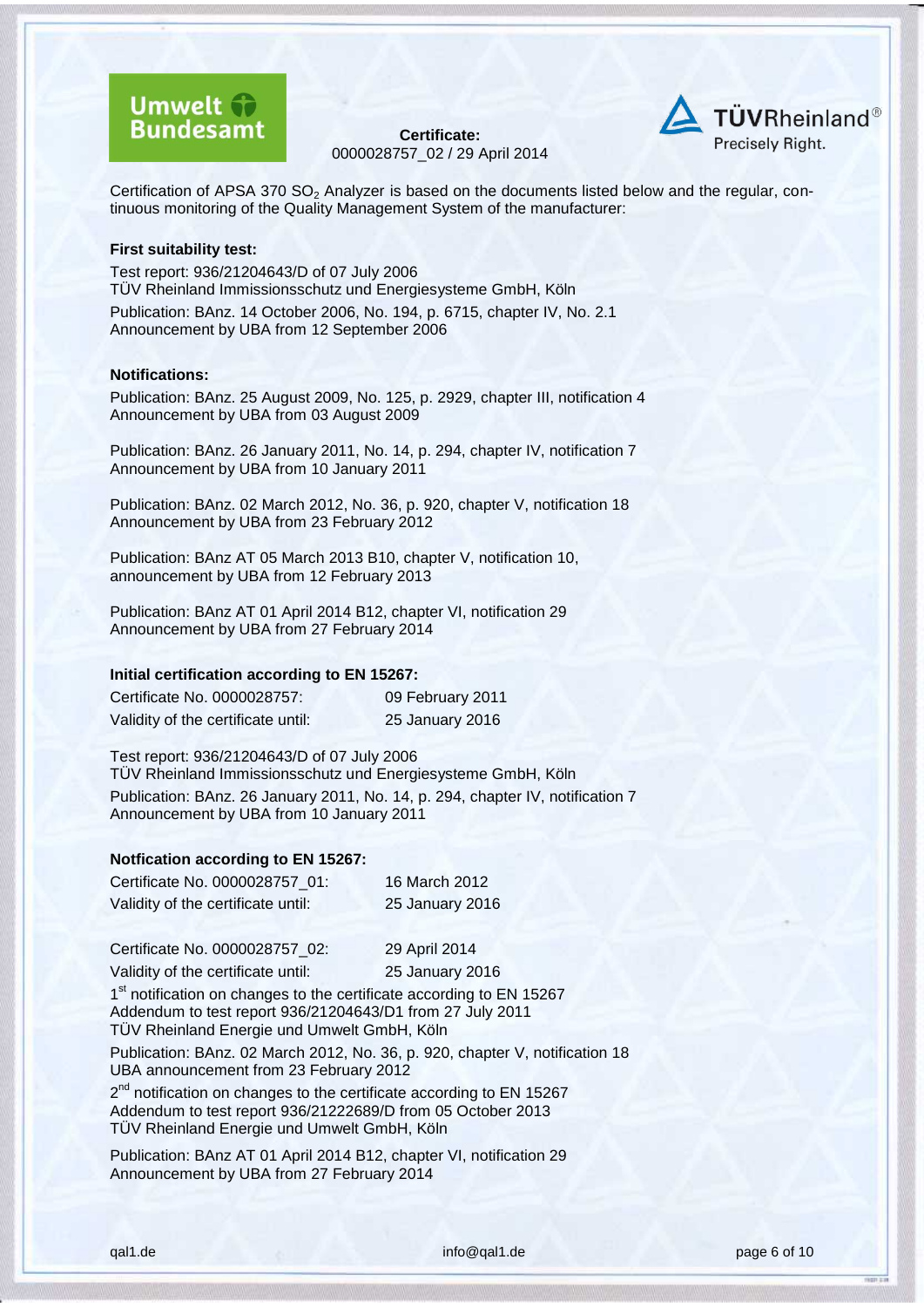



**Expanded uncertainty based on the results of the laboratory testing of System 1** 

|                   | nmol/mol            |                               |                                          |                                                    |                                 |                                                                  |                                                                     |                                                                      |                                                                 |                                                  |                    |                                                |                     |                                               |                     |                                  |                     |                                               |                     |                    |                                      |                        |                                    |                            | nmol/mol                      | nmol/mol             | $\frac{8}{6}$                 | $\frac{5}{6}$                        |
|-------------------|---------------------|-------------------------------|------------------------------------------|----------------------------------------------------|---------------------------------|------------------------------------------------------------------|---------------------------------------------------------------------|----------------------------------------------------------------------|-----------------------------------------------------------------|--------------------------------------------------|--------------------|------------------------------------------------|---------------------|-----------------------------------------------|---------------------|----------------------------------|---------------------|-----------------------------------------------|---------------------|--------------------|--------------------------------------|------------------------|------------------------------------|----------------------------|-------------------------------|----------------------|-------------------------------|--------------------------------------|
| SN 10012          | 132                 | Square of partial uncertainty | 0.0005                                   | 0.1507                                             | 0.2091                          | 0.0291                                                           | 0.0079                                                              | 0.2871                                                               | 0.0101                                                          | 0.3179                                           |                    |                                                |                     |                                               |                     | 5.0840                           |                     |                                               |                     |                    |                                      | 7.5272                 | 0.0000                             | 1.7424                     | 3.9200                        | 7.8399               | 5.94                          | $\frac{6}{2}$                        |
| Serial-No.:       | 1h-limit value:     | Partial uncertainty           | 0.02                                     | 0.39                                               | 0.46                            | 0.17                                                             | $-0.09$                                                             | 0.54                                                                 | $-0.10$                                                         | $-0.56$                                          |                    |                                                |                     |                                               |                     | 2.25                             |                     |                                               |                     |                    |                                      | $-2.74$                | 0.00                               | 1.32                       | ں<br>ح                        | ⊃                    | $\geq$                        | $W_{req}$                            |
|                   |                     |                               | $U_{r,z}$                                | Jr,ih                                              | $\frac{1}{2}$                   | J <sub>gp</sub>                                                  | J <sub>gt</sub>                                                     | Jșt                                                                  | $\geq$                                                          |                                                  | <b>UH2O</b>        | Uint, pos                                      |                     |                                               |                     |                                  | ŏ                   |                                               |                     |                    | Uint, neg                            | $u_{\rm sb}$           | $U_{\Delta SC}$                    | U <sub>cg</sub>            |                               |                      |                               |                                      |
|                   |                     | <b>Result</b>                 | 0.070                                    | 0.140                                              | 0.600                           | 0.020                                                            | $-0.010$                                                            | 0.060                                                                | $-0.010$                                                        | 0.070                                            | $-1.500$           | $-0.100$                                       | 0.030               | 0.000                                         | $-0.400$            | 3.010                            | 4.200               | 0.070                                         | $-0.500$            | 0.030              | 0.470                                | $-3.600$               | 0.000                              | 2.000                      | Combined standard uncertainty | Expanded uncertainty | Relative expanded uncertainty |                                      |
|                   |                     | Performance criterion         | 1.0 nmol/mol                             | 3.0 nmol/mol                                       | 4.0% of measured value          | 2.0 nmol/mol/kPa                                                 | 1.0 nmol/mol/K                                                      | 1.0 nmol/mol/K                                                       | 0.30 nmol/mol/V                                                 | 10 nmol/mol (Zero)                               | 10 nmol/mol (Span) | 5.0 nmol/mol (Zero)                            | 5.0 nmol/mol (Span) | 5.0 nmol/mol (Zero)                           | 5.0 nmol/mol (Span) | 5.0 nmol/mol (Zero)              | 5.0 nmol/mol (Span) | 5.0 nmol/mol (Zero)                           | 5.0 nmol/mol (Span) | 10 nmol/mol (Zero) | 10 nmol/mol (Span)                   | 7.0% of measured value | 1.0%                               | 3.0%                       |                               |                      |                               | Maximum allowed expanded uncertainty |
|                   |                     |                               | V <sub>l</sub>                           | VI                                                 | VI                              | VI                                                               | VI                                                                  | VI                                                                   | VI                                                              | VI                                               | VI                 | $\mathsf{v}$                                   | VI                  | VI                                            | VI                  | VI                               | VI                  | VI                                            | VI                  | VI                 | $\mathsf{v}$                         | VI                     | VI                                 | VI                         |                               |                      |                               |                                      |
| Horiba APSA 370   | S <sub>O</sub> 2    | Performance characteristic    | Repeatability standard deviation at zero | Repeatability standard deviation at 1h-limit value | "lack of fit" at 1h-limit value | Sensitivity coefficient of sample gas pressure at 1h-limit value | Sensitivity coefficient of sample gas temperature at 1h-limit value | Sensitivity coefficient of surrounding temperature at 1h-limit value | Sensitivity coefficient of electrical voltage at 1h-limit value | mmol/mol<br>Interferent H <sub>2</sub> 0 with 21 |                    | Interferent H <sub>2</sub> S with 200 nmol/mol |                     | Interferent NH <sub>3</sub> with 200 nmol/mol |                     | Interferent NO with 500 nmol/mol |                     | Interferent NO <sub>2</sub> with 200 nmol/mol |                     |                    | Interferent m-Xylene with 1 umol/mol | Averaging effect       | Difference sample/calibration port | gas<br>Uncertainty of test |                               |                      |                               |                                      |
| Measuring device: | Measured component: | ġ                             |                                          | $\sim$                                             | S                               | 4                                                                | 5                                                                   | ဖ                                                                    | $\overline{ }$                                                  | 8a                                               |                    | கி                                             |                     | 80                                            |                     | 8d                               |                     | 88                                            |                     |                    | ಹ                                    | ၜ                      | $\frac{8}{2}$                      | 21                         |                               |                      |                               |                                      |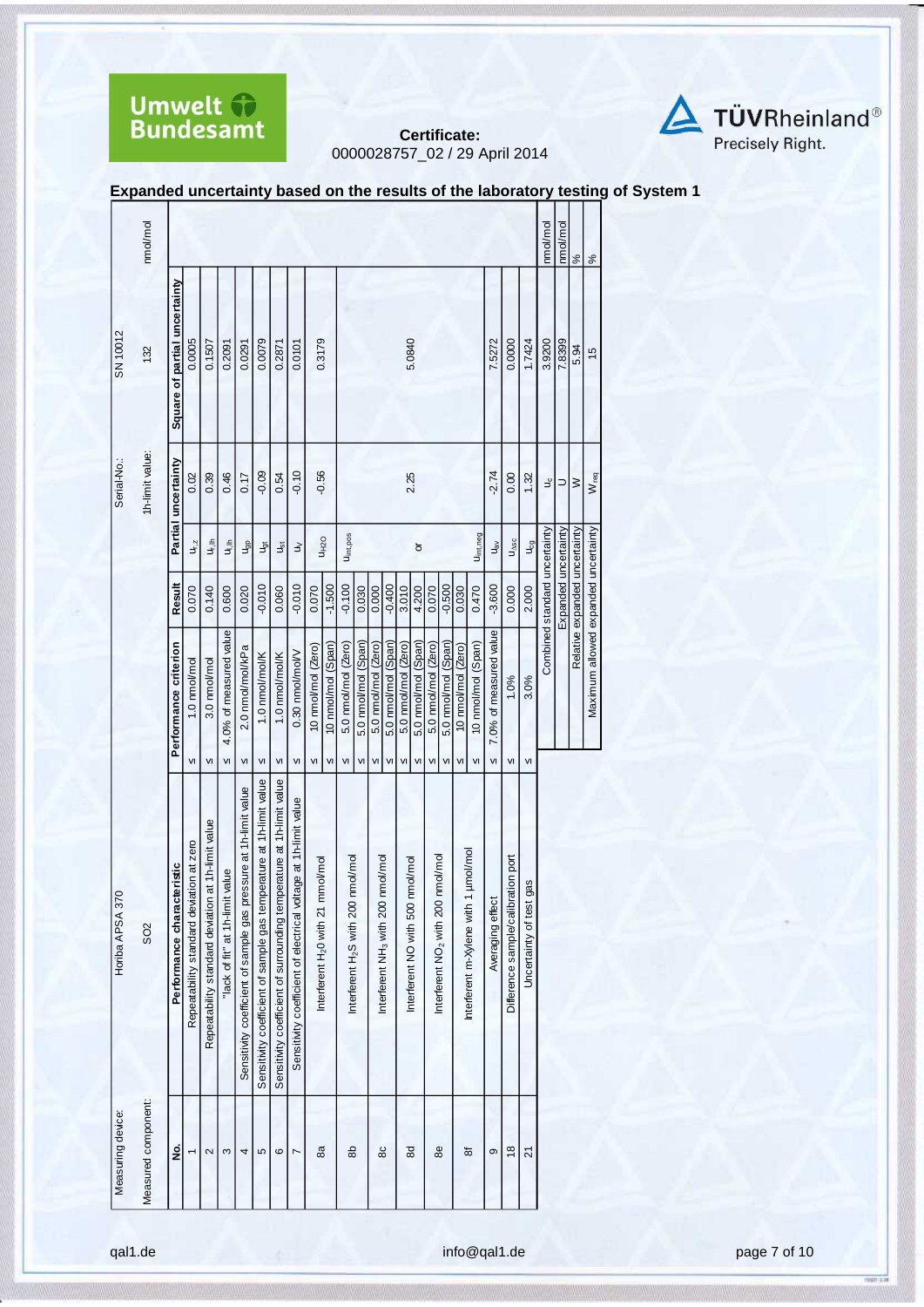



|  |  |  | Expanded uncertainty based on the results of the laboratory testing of System 2 |
|--|--|--|---------------------------------------------------------------------------------|
|--|--|--|---------------------------------------------------------------------------------|

| nmol/mol<br>nmol/mol<br>nmol/mol<br>%<br>$\frac{8}{3}$<br>Square of partial uncertainty<br>10.7390<br>0.0006<br>0.1315<br>0.0073<br>0.0405<br>0.3432<br>0.0000<br>0.3717<br>4.9344<br>1.7424<br>9.7683<br>4.9081<br>0.6361<br>4.8841<br>7.40<br>132<br>$\frac{15}{2}$<br>1h-limit value:<br>Partial uncertainty<br>$-3.28$<br>$-0.59$<br>0.36<br>$-0.80$<br>0.09<br>2.22<br>0.02<br>$-0.61$<br>0.20<br>2.22<br>0.00<br>1.32<br>$W_{req}$<br>$\exists$<br>$\geq$<br>⊃<br>Maximum allowed expanded uncertainty<br>Combined standard uncertainty<br>Relative expanded uncertainty<br>Expanded uncertainty<br>U <sub>int, pos</sub><br>U <sub>int, neg</sub><br>U <sub>H2O</sub><br>u <sub>r.lh</sub><br>$U_{\Delta SC}$<br>ai⊪<br>$U_{\rm cq}$<br>$U_{r,z}$<br>u <sub>gp</sub><br>$u_{\rm B}$<br>ğ<br>Jșt<br>$\gtrsim$<br>ð<br>Result<br>$-0.030$<br>$-0.800$<br>$-1.530$<br>$-0.270$<br>$-0.090$<br>$-0.930$<br>$-4.300$<br>0.000<br>2.000<br>0.080<br>0.130<br>0.010<br>0.250<br>0.070<br>0.570<br>3.100<br>3.710<br>0.230<br>0.000<br>0.020<br>0.100<br>0.030<br>4.0% of measured value<br>7.0% of measured value<br>5.0 nmol/mol (Span)<br>5.0 nmol/mol (Span)<br>5.0 nmol/mol (Zero)<br>5.0 nmol/mol (Span)<br>5.0 nmol/mol (Span)<br>10 nmol/mol (Span)<br>5.0 nmol/mol (Zero)<br>5.0 nmol/mol (Zero)<br>5.0 nmol/mol (Zero)<br>10 nmol/mol (Span)<br>10 nmol/mol (Zero)<br>Performance criterion<br>2.0 nmol/mol/kPa<br>10 nmol/mol (Zero)<br>0.30 nmol/mol/V<br>1.0 nmol/mol/K<br>1.0 nmol/mol/K<br>3.0 nmol/mol<br>1.0 nmol/mol<br>1.0%<br>3.0%<br>VI<br>VI<br>VI<br>$\mathsf{v}$<br>VI<br>VI<br>$\mathsf{V}$<br>$\mathsf{v}$<br>VI<br>VI<br>${\sf VI}$<br>VI<br>${\sf VI}$<br>VI<br>$\mathsf{VI}$<br>VI<br>VI<br>VI<br>VI<br>VI<br>VI<br>VI<br>Sensitivity coefficient of sample gas temperature at 1h-limit value<br>Sensitivity coefficient of surrounding temperature at 1h-limit value<br>Sensitivity coefficient of sample gas pressure at 1h-limit value<br>Sensitivity coefficient of electrical voltage at 1h-limit value<br>Repeatability standard deviation at 1h-limit value<br>Repeatability standard deviation at zero<br>µmol/mol<br>Interferent NO <sub>2</sub> with 200 nmol/mol<br>Interferent NH <sub>3</sub> with 200 nmol/mol<br>Difference sample/calibration port<br>Interferent H <sub>2</sub> S with 200 nmol/mol<br>mol/mol<br>Interferent NO with 500 nmol/mol<br>eristic<br>"lack of fit" at 1h-limit value<br>Uncertainty of test gas<br>Performance characte<br>Interferent H <sub>2</sub> 0 with 21 mr<br>Interferent m-Xylene with 1<br>Averaging effect<br>S <sub>O</sub> 2<br>ş<br>8a<br>80<br>88<br>8e<br>$\frac{8}{2}$<br>옮<br>ဖ<br>ಹ<br>ၜ<br>2<br>S<br>4<br>5<br>ম<br>Z | Measuring device:   | Horiba APSA 370 |  |  | Serial-No.: | SN 10011 |  |
|--------------------------------------------------------------------------------------------------------------------------------------------------------------------------------------------------------------------------------------------------------------------------------------------------------------------------------------------------------------------------------------------------------------------------------------------------------------------------------------------------------------------------------------------------------------------------------------------------------------------------------------------------------------------------------------------------------------------------------------------------------------------------------------------------------------------------------------------------------------------------------------------------------------------------------------------------------------------------------------------------------------------------------------------------------------------------------------------------------------------------------------------------------------------------------------------------------------------------------------------------------------------------------------------------------------------------------------------------------------------------------------------------------------------------------------------------------------------------------------------------------------------------------------------------------------------------------------------------------------------------------------------------------------------------------------------------------------------------------------------------------------------------------------------------------------------------------------------------------------------------------------------------------------------------------------------------------------------------------------------------------------------------------------------------------------------------------------------------------------------------------------------------------------------------------------------------------------------------------------------------------------------------------------------------------------------------------------------------------------------------------------------------------------------------------------------------------------------------------------------------------------------------------------------------------------------------------------------------------------------------------------------------------------------------------------------------------------------|---------------------|-----------------|--|--|-------------|----------|--|
|                                                                                                                                                                                                                                                                                                                                                                                                                                                                                                                                                                                                                                                                                                                                                                                                                                                                                                                                                                                                                                                                                                                                                                                                                                                                                                                                                                                                                                                                                                                                                                                                                                                                                                                                                                                                                                                                                                                                                                                                                                                                                                                                                                                                                                                                                                                                                                                                                                                                                                                                                                                                                                                                                                                    | Measured component: |                 |  |  |             |          |  |
|                                                                                                                                                                                                                                                                                                                                                                                                                                                                                                                                                                                                                                                                                                                                                                                                                                                                                                                                                                                                                                                                                                                                                                                                                                                                                                                                                                                                                                                                                                                                                                                                                                                                                                                                                                                                                                                                                                                                                                                                                                                                                                                                                                                                                                                                                                                                                                                                                                                                                                                                                                                                                                                                                                                    |                     |                 |  |  |             |          |  |
|                                                                                                                                                                                                                                                                                                                                                                                                                                                                                                                                                                                                                                                                                                                                                                                                                                                                                                                                                                                                                                                                                                                                                                                                                                                                                                                                                                                                                                                                                                                                                                                                                                                                                                                                                                                                                                                                                                                                                                                                                                                                                                                                                                                                                                                                                                                                                                                                                                                                                                                                                                                                                                                                                                                    |                     |                 |  |  |             |          |  |
|                                                                                                                                                                                                                                                                                                                                                                                                                                                                                                                                                                                                                                                                                                                                                                                                                                                                                                                                                                                                                                                                                                                                                                                                                                                                                                                                                                                                                                                                                                                                                                                                                                                                                                                                                                                                                                                                                                                                                                                                                                                                                                                                                                                                                                                                                                                                                                                                                                                                                                                                                                                                                                                                                                                    |                     |                 |  |  |             |          |  |
|                                                                                                                                                                                                                                                                                                                                                                                                                                                                                                                                                                                                                                                                                                                                                                                                                                                                                                                                                                                                                                                                                                                                                                                                                                                                                                                                                                                                                                                                                                                                                                                                                                                                                                                                                                                                                                                                                                                                                                                                                                                                                                                                                                                                                                                                                                                                                                                                                                                                                                                                                                                                                                                                                                                    |                     |                 |  |  |             |          |  |
|                                                                                                                                                                                                                                                                                                                                                                                                                                                                                                                                                                                                                                                                                                                                                                                                                                                                                                                                                                                                                                                                                                                                                                                                                                                                                                                                                                                                                                                                                                                                                                                                                                                                                                                                                                                                                                                                                                                                                                                                                                                                                                                                                                                                                                                                                                                                                                                                                                                                                                                                                                                                                                                                                                                    |                     |                 |  |  |             |          |  |
|                                                                                                                                                                                                                                                                                                                                                                                                                                                                                                                                                                                                                                                                                                                                                                                                                                                                                                                                                                                                                                                                                                                                                                                                                                                                                                                                                                                                                                                                                                                                                                                                                                                                                                                                                                                                                                                                                                                                                                                                                                                                                                                                                                                                                                                                                                                                                                                                                                                                                                                                                                                                                                                                                                                    |                     |                 |  |  |             |          |  |
|                                                                                                                                                                                                                                                                                                                                                                                                                                                                                                                                                                                                                                                                                                                                                                                                                                                                                                                                                                                                                                                                                                                                                                                                                                                                                                                                                                                                                                                                                                                                                                                                                                                                                                                                                                                                                                                                                                                                                                                                                                                                                                                                                                                                                                                                                                                                                                                                                                                                                                                                                                                                                                                                                                                    |                     |                 |  |  |             |          |  |
|                                                                                                                                                                                                                                                                                                                                                                                                                                                                                                                                                                                                                                                                                                                                                                                                                                                                                                                                                                                                                                                                                                                                                                                                                                                                                                                                                                                                                                                                                                                                                                                                                                                                                                                                                                                                                                                                                                                                                                                                                                                                                                                                                                                                                                                                                                                                                                                                                                                                                                                                                                                                                                                                                                                    |                     |                 |  |  |             |          |  |
|                                                                                                                                                                                                                                                                                                                                                                                                                                                                                                                                                                                                                                                                                                                                                                                                                                                                                                                                                                                                                                                                                                                                                                                                                                                                                                                                                                                                                                                                                                                                                                                                                                                                                                                                                                                                                                                                                                                                                                                                                                                                                                                                                                                                                                                                                                                                                                                                                                                                                                                                                                                                                                                                                                                    |                     |                 |  |  |             |          |  |
|                                                                                                                                                                                                                                                                                                                                                                                                                                                                                                                                                                                                                                                                                                                                                                                                                                                                                                                                                                                                                                                                                                                                                                                                                                                                                                                                                                                                                                                                                                                                                                                                                                                                                                                                                                                                                                                                                                                                                                                                                                                                                                                                                                                                                                                                                                                                                                                                                                                                                                                                                                                                                                                                                                                    |                     |                 |  |  |             |          |  |
|                                                                                                                                                                                                                                                                                                                                                                                                                                                                                                                                                                                                                                                                                                                                                                                                                                                                                                                                                                                                                                                                                                                                                                                                                                                                                                                                                                                                                                                                                                                                                                                                                                                                                                                                                                                                                                                                                                                                                                                                                                                                                                                                                                                                                                                                                                                                                                                                                                                                                                                                                                                                                                                                                                                    |                     |                 |  |  |             |          |  |
|                                                                                                                                                                                                                                                                                                                                                                                                                                                                                                                                                                                                                                                                                                                                                                                                                                                                                                                                                                                                                                                                                                                                                                                                                                                                                                                                                                                                                                                                                                                                                                                                                                                                                                                                                                                                                                                                                                                                                                                                                                                                                                                                                                                                                                                                                                                                                                                                                                                                                                                                                                                                                                                                                                                    |                     |                 |  |  |             |          |  |
|                                                                                                                                                                                                                                                                                                                                                                                                                                                                                                                                                                                                                                                                                                                                                                                                                                                                                                                                                                                                                                                                                                                                                                                                                                                                                                                                                                                                                                                                                                                                                                                                                                                                                                                                                                                                                                                                                                                                                                                                                                                                                                                                                                                                                                                                                                                                                                                                                                                                                                                                                                                                                                                                                                                    |                     |                 |  |  |             |          |  |
|                                                                                                                                                                                                                                                                                                                                                                                                                                                                                                                                                                                                                                                                                                                                                                                                                                                                                                                                                                                                                                                                                                                                                                                                                                                                                                                                                                                                                                                                                                                                                                                                                                                                                                                                                                                                                                                                                                                                                                                                                                                                                                                                                                                                                                                                                                                                                                                                                                                                                                                                                                                                                                                                                                                    |                     |                 |  |  |             |          |  |
|                                                                                                                                                                                                                                                                                                                                                                                                                                                                                                                                                                                                                                                                                                                                                                                                                                                                                                                                                                                                                                                                                                                                                                                                                                                                                                                                                                                                                                                                                                                                                                                                                                                                                                                                                                                                                                                                                                                                                                                                                                                                                                                                                                                                                                                                                                                                                                                                                                                                                                                                                                                                                                                                                                                    |                     |                 |  |  |             |          |  |
|                                                                                                                                                                                                                                                                                                                                                                                                                                                                                                                                                                                                                                                                                                                                                                                                                                                                                                                                                                                                                                                                                                                                                                                                                                                                                                                                                                                                                                                                                                                                                                                                                                                                                                                                                                                                                                                                                                                                                                                                                                                                                                                                                                                                                                                                                                                                                                                                                                                                                                                                                                                                                                                                                                                    |                     |                 |  |  |             |          |  |
|                                                                                                                                                                                                                                                                                                                                                                                                                                                                                                                                                                                                                                                                                                                                                                                                                                                                                                                                                                                                                                                                                                                                                                                                                                                                                                                                                                                                                                                                                                                                                                                                                                                                                                                                                                                                                                                                                                                                                                                                                                                                                                                                                                                                                                                                                                                                                                                                                                                                                                                                                                                                                                                                                                                    |                     |                 |  |  |             |          |  |
|                                                                                                                                                                                                                                                                                                                                                                                                                                                                                                                                                                                                                                                                                                                                                                                                                                                                                                                                                                                                                                                                                                                                                                                                                                                                                                                                                                                                                                                                                                                                                                                                                                                                                                                                                                                                                                                                                                                                                                                                                                                                                                                                                                                                                                                                                                                                                                                                                                                                                                                                                                                                                                                                                                                    |                     |                 |  |  |             |          |  |
|                                                                                                                                                                                                                                                                                                                                                                                                                                                                                                                                                                                                                                                                                                                                                                                                                                                                                                                                                                                                                                                                                                                                                                                                                                                                                                                                                                                                                                                                                                                                                                                                                                                                                                                                                                                                                                                                                                                                                                                                                                                                                                                                                                                                                                                                                                                                                                                                                                                                                                                                                                                                                                                                                                                    |                     |                 |  |  |             |          |  |
|                                                                                                                                                                                                                                                                                                                                                                                                                                                                                                                                                                                                                                                                                                                                                                                                                                                                                                                                                                                                                                                                                                                                                                                                                                                                                                                                                                                                                                                                                                                                                                                                                                                                                                                                                                                                                                                                                                                                                                                                                                                                                                                                                                                                                                                                                                                                                                                                                                                                                                                                                                                                                                                                                                                    |                     |                 |  |  |             |          |  |
|                                                                                                                                                                                                                                                                                                                                                                                                                                                                                                                                                                                                                                                                                                                                                                                                                                                                                                                                                                                                                                                                                                                                                                                                                                                                                                                                                                                                                                                                                                                                                                                                                                                                                                                                                                                                                                                                                                                                                                                                                                                                                                                                                                                                                                                                                                                                                                                                                                                                                                                                                                                                                                                                                                                    |                     |                 |  |  |             |          |  |
|                                                                                                                                                                                                                                                                                                                                                                                                                                                                                                                                                                                                                                                                                                                                                                                                                                                                                                                                                                                                                                                                                                                                                                                                                                                                                                                                                                                                                                                                                                                                                                                                                                                                                                                                                                                                                                                                                                                                                                                                                                                                                                                                                                                                                                                                                                                                                                                                                                                                                                                                                                                                                                                                                                                    |                     |                 |  |  |             |          |  |
|                                                                                                                                                                                                                                                                                                                                                                                                                                                                                                                                                                                                                                                                                                                                                                                                                                                                                                                                                                                                                                                                                                                                                                                                                                                                                                                                                                                                                                                                                                                                                                                                                                                                                                                                                                                                                                                                                                                                                                                                                                                                                                                                                                                                                                                                                                                                                                                                                                                                                                                                                                                                                                                                                                                    |                     |                 |  |  |             |          |  |
|                                                                                                                                                                                                                                                                                                                                                                                                                                                                                                                                                                                                                                                                                                                                                                                                                                                                                                                                                                                                                                                                                                                                                                                                                                                                                                                                                                                                                                                                                                                                                                                                                                                                                                                                                                                                                                                                                                                                                                                                                                                                                                                                                                                                                                                                                                                                                                                                                                                                                                                                                                                                                                                                                                                    |                     |                 |  |  |             |          |  |
|                                                                                                                                                                                                                                                                                                                                                                                                                                                                                                                                                                                                                                                                                                                                                                                                                                                                                                                                                                                                                                                                                                                                                                                                                                                                                                                                                                                                                                                                                                                                                                                                                                                                                                                                                                                                                                                                                                                                                                                                                                                                                                                                                                                                                                                                                                                                                                                                                                                                                                                                                                                                                                                                                                                    |                     |                 |  |  |             |          |  |
|                                                                                                                                                                                                                                                                                                                                                                                                                                                                                                                                                                                                                                                                                                                                                                                                                                                                                                                                                                                                                                                                                                                                                                                                                                                                                                                                                                                                                                                                                                                                                                                                                                                                                                                                                                                                                                                                                                                                                                                                                                                                                                                                                                                                                                                                                                                                                                                                                                                                                                                                                                                                                                                                                                                    |                     |                 |  |  |             |          |  |
|                                                                                                                                                                                                                                                                                                                                                                                                                                                                                                                                                                                                                                                                                                                                                                                                                                                                                                                                                                                                                                                                                                                                                                                                                                                                                                                                                                                                                                                                                                                                                                                                                                                                                                                                                                                                                                                                                                                                                                                                                                                                                                                                                                                                                                                                                                                                                                                                                                                                                                                                                                                                                                                                                                                    |                     |                 |  |  |             |          |  |

qal1.de **info@qal1.de info@qal1.de page 8 of [10](#page-9-0)**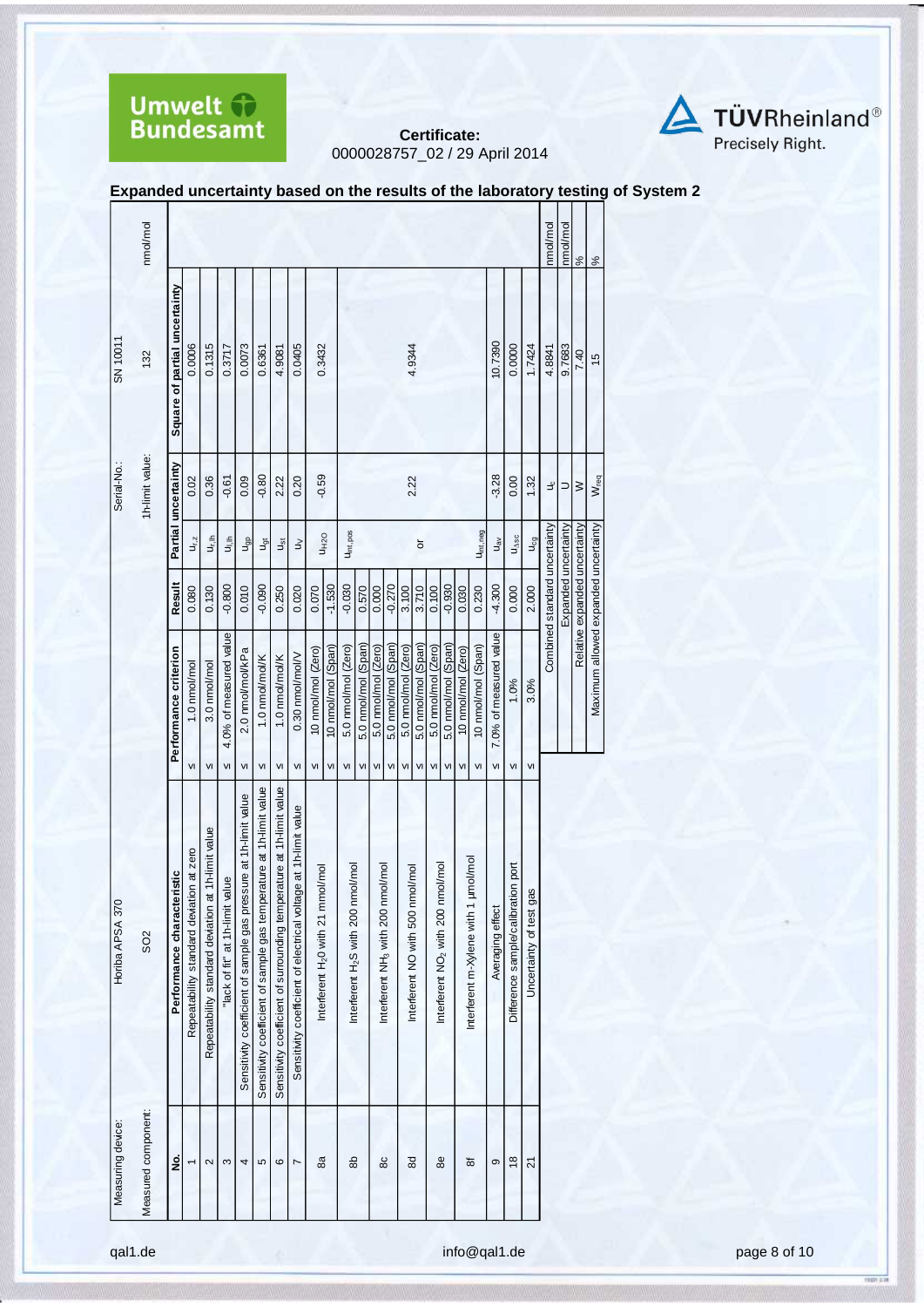



|  | Expanded uncertainty based on the results of the laboratory and field testing of System 1 |
|--|-------------------------------------------------------------------------------------------|

|                   | nmol/mol            |                               |                                          |                                                    |                                |                                                                     |                                                                     |                                                                      |                                                                 |                    |                                               |                     |                                                |                     |                                               |                     |                                  |                                               |                     |                    |                                           |                        |                                                           |                               |                                     |                                    |                            | nmol/mol                      | nmol/mol             | $\frac{8}{6}$                 | $\frac{8}{6}$                        |
|-------------------|---------------------|-------------------------------|------------------------------------------|----------------------------------------------------|--------------------------------|---------------------------------------------------------------------|---------------------------------------------------------------------|----------------------------------------------------------------------|-----------------------------------------------------------------|--------------------|-----------------------------------------------|---------------------|------------------------------------------------|---------------------|-----------------------------------------------|---------------------|----------------------------------|-----------------------------------------------|---------------------|--------------------|-------------------------------------------|------------------------|-----------------------------------------------------------|-------------------------------|-------------------------------------|------------------------------------|----------------------------|-------------------------------|----------------------|-------------------------------|--------------------------------------|
| SN 10012          | 132                 | Square of partial uncertainty | 0.0005                                   |                                                    | 0.2091                         | 0.0291                                                              | 0.0079                                                              | 0.2871                                                               | 0.0101                                                          |                    | 0.3179                                        |                     |                                                |                     |                                               |                     | 5.0840                           |                                               |                     |                    |                                           | 7.5272                 | 31.3242                                                   | 0.2133                        | 0.9967                              | 0.0000                             | 1.7424                     | 6.9101                        | 13.8202              | 10.47                         | $\overline{5}$                       |
| Serial-No.        | 1h-limit value:     | Partial uncertainty           | 0.02                                     | not considered, as<br>$ur, lh = 0,38 < ur, f$      | 0.46                           | 0.17                                                                | $-0.09$                                                             | 0.54                                                                 | $-0.10$                                                         |                    | $-0.56$                                       |                     |                                                |                     |                                               |                     | 2.25                             |                                               |                     |                    |                                           | $-2.74$                | 5.60                                                      | 0.46                          | 1.00                                | 0.00                               | 1.32                       | ٩                             | $\supset$            | $\geq$                        | W <sub>req</sub>                     |
|                   |                     |                               | $U_{r,z}$                                | ur,⊪                                               | ujit                           | $\mathsf{u}_{\mathsf{g} \mathsf{p}}^{\mathsf{g}}$                   | $\bar{\vec{S}}$                                                     | $\breve{\mathbb{S}}$                                                 | $\grave{\exists}$                                               |                    |                                               | U <sub>H2O</sub>    | Uint, pos                                      |                     |                                               |                     | $\overline{\circ}$               |                                               |                     |                    | Uint, neg                                 | $u_{\rm BV}$           | Ë                                                         | $u_{d, l, z}$                 | $U_{d, l, h}$                       | $U_{\Delta SC}$                    | $\mathsf{u}_{\mathsf{cg}}$ |                               |                      |                               |                                      |
|                   |                     | Result                        | 0.070                                    | 0.140                                              | 0.600                          | 0.020                                                               | $-0.010$                                                            | 0.060                                                                | $-0.010$                                                        | 0.070              | $-1.500$                                      | $-0.100$            | 0.030                                          | 0.000               | $-0.400$                                      | 3.010               | 4.200                            | 0.070                                         | $-0.500$            | 0.030              | 0.470                                     | $-3.600$               | 4.240                                                     | 0.800                         | 1.310                               | 0.000                              | 2.000                      | Combined standard uncertainty | Expanded uncertainty | Relative expanded uncertainty |                                      |
|                   |                     | Performance criterion         | 1.0 nmol/mol                             | 3.0 nmol/mol                                       | 4.0% of measured value         | 2.0 nmol/mol/kPa                                                    | 1.0 nmol/mol/K                                                      | 1.0 nmol/mol/K                                                       | 0.30 nmol/mol/V                                                 | 10 nmol/mol (Zero) | 10 nmol/mol (Span)                            | 5.0 nmol/mol (Zero) | 5.0 nmol/mol (Span)                            | 5.0 nmol/mol (Zero) | 5.0 nmol/mol (Span)                           | 5.0 nmol/mol (Zero) | 5.0 nmol/mol (Span)              | 5.0 nmol/mol (Zero)                           | 5.0 nmol/mol (Span) | 10 nmol/mol (Zero) | 10 nmol/mol (Span)                        | 7.0% of measured value | 5.0% of average over 3 months                             | 4.0 nmol/mol                  | 5.0% of max. of certification range | 1.0%                               | 3.0%                       |                               |                      |                               | Maximum allowed expanded uncertainty |
|                   |                     |                               | VI                                       | VI                                                 | VI                             | VI                                                                  | VI                                                                  | VI                                                                   | VI                                                              | VI                 | ${\sf VI}$                                    | ${\sf VI}$          | $\mathsf{v}$                                   |                     | VI VI                                         |                     | VI VI                            | ${\sf VI}$                                    | $\mathsf{VI}$       | VI                 | ${\sf VI}$                                | VI                     | ${\sf VI}$                                                | VI                            | VI                                  | VI                                 | $\mathsf{v}$               |                               |                      |                               |                                      |
| Horiba APSA 370   | S <sub>O</sub>      | Performance characteristi     | Repeatability standard deviation at zero | Repeatability standard deviation at 1h-limit value | lack of fit" at 1h-limit value | at 1h-limit value<br>Sensitivity coefficient of sample gas pressure | Sensitivity coefficient of sample gas temperature at 1h-limit value | Sensitivity coefficient of surrounding temperature at 1h-limit value | Sensitivity coefficient of electrical voltage at 1h-limit value |                    | Interferent H <sub>2</sub> 0 with 21 mmol/mol |                     | Interferent H <sub>2</sub> S with 200 nmol/mol |                     | Interferent NH <sub>3</sub> with 200 nmol/mol |                     | Interferent NO with 500 nmol/mol | Interferent NO <sub>2</sub> with 200 nmol/mol |                     |                    | lou/<br>Interferent m-Xylene with 1 umol/ | Averaging effect       | Reproducibility standard deviation under field conditions | Long term drift at zero level | Long term drift at span level       | Difference sample/calibration port | Uncertainty of test gas    |                               |                      |                               |                                      |
| Measuring device: | Measured component: | غ<br>ع                        | $\overline{ }$                           | $\mathbf{\Omega}$                                  | S                              | 4                                                                   | 5                                                                   | ဖ                                                                    | $\overline{ }$                                                  |                    | æ                                             |                     | 옮                                              |                     | 80                                            |                     | 8 <sup>o</sup>                   | æ                                             |                     |                    | ಹ                                         | თ                      | $\overline{0}$                                            | $\overline{1}$                | $\overline{c}$                      | $\frac{8}{2}$                      | $\overline{2}$             |                               |                      |                               |                                      |